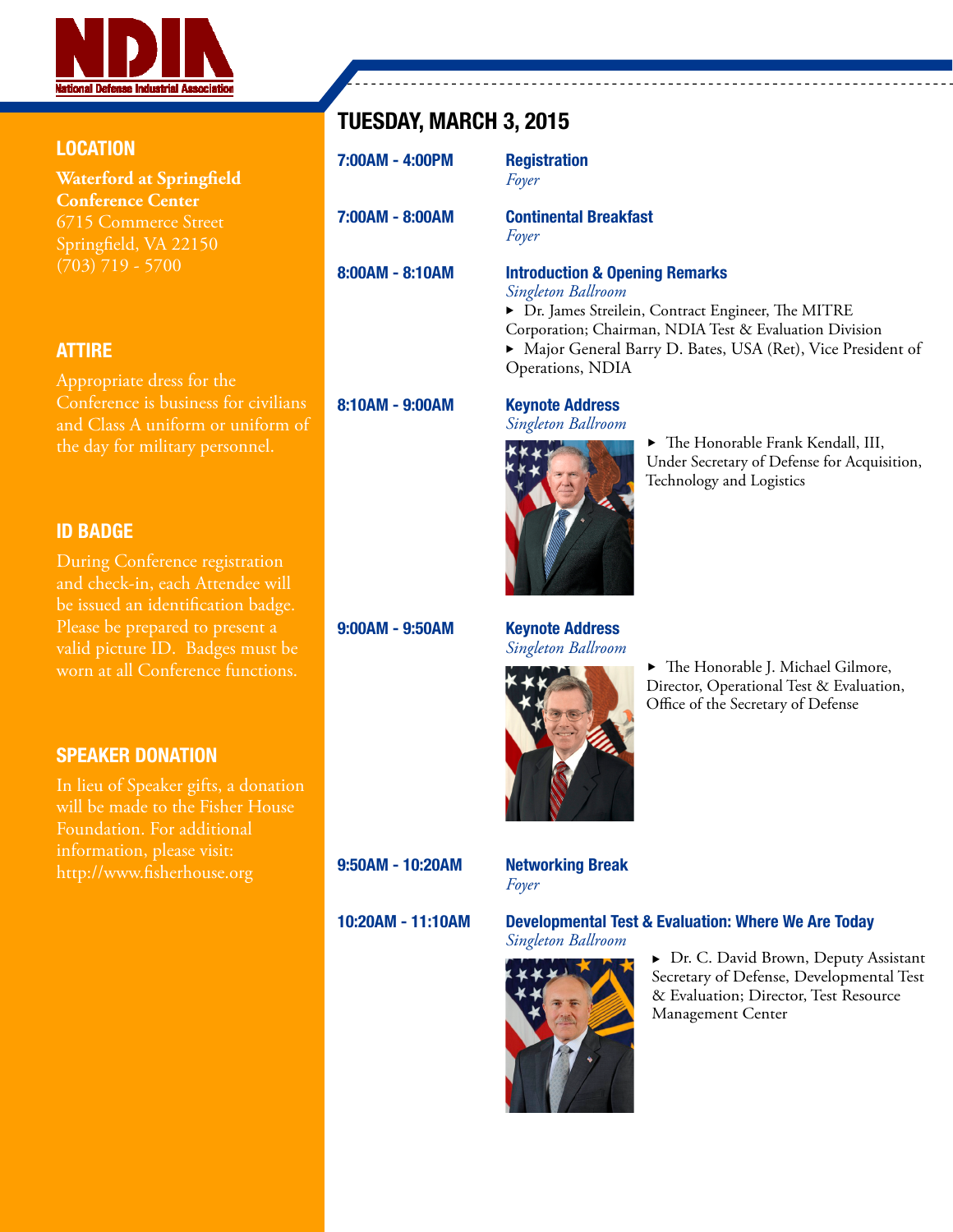| 11:10AM - 1:15PM | Awards Luncheon Presenting the Walter W. Hollis Award for Outstanding Lifetime Achievement in<br>Defense Test & Evaluation & the Tester of the Year Awards<br>Miller Ballroom                                                                                                                                                                 |
|------------------|-----------------------------------------------------------------------------------------------------------------------------------------------------------------------------------------------------------------------------------------------------------------------------------------------------------------------------------------------|
| 1:15PM - 2:00PM  | <b>Enhancing Defense System Reliability: A Report from the National Research Council</b><br>Singleton Ballroom<br>▶ Dr. Michael "Mike" Cohen, Senior Program Officer, Committee on National Statistics                                                                                                                                        |
| 2:00PM - 2:30PM  | <b>Networking Break</b><br>Foyer                                                                                                                                                                                                                                                                                                              |
| 2:30PM - 3:00PM  | <b>Industrial Committee on Test &amp; Evaluation (ICOTE) Update</b><br>Singleton Ballroom                                                                                                                                                                                                                                                     |
| 3:00PM - 4:00PM  | <b>Service Test &amp; Evaluation Panel</b><br>Singleton Ballroom<br>▶ Mr. Larry Leiby, Special Assistant to the Army Test & Evaluation Executive, Deputy Under Secretary of<br>the Army<br>• Mr. Devin Cate, Director of Test & Evaluation, U.S. Air Force<br>• Mr. Rick Quade, Deputy for Test & Evaluation, Assistant Secretary of the Navy |
| <b>4:00PM</b>    | <b>Closing Remarks &amp; Conference Adjourns</b><br>Singleton Ballroom<br>▶ Dr. James Streilein, Contract Engineer, The MITRE Corporation; Chairman, NDIA Test & Evaluation<br>Division                                                                                                                                                       |

 $\sim$   $\sim$ 

 $1 - 1 - 1$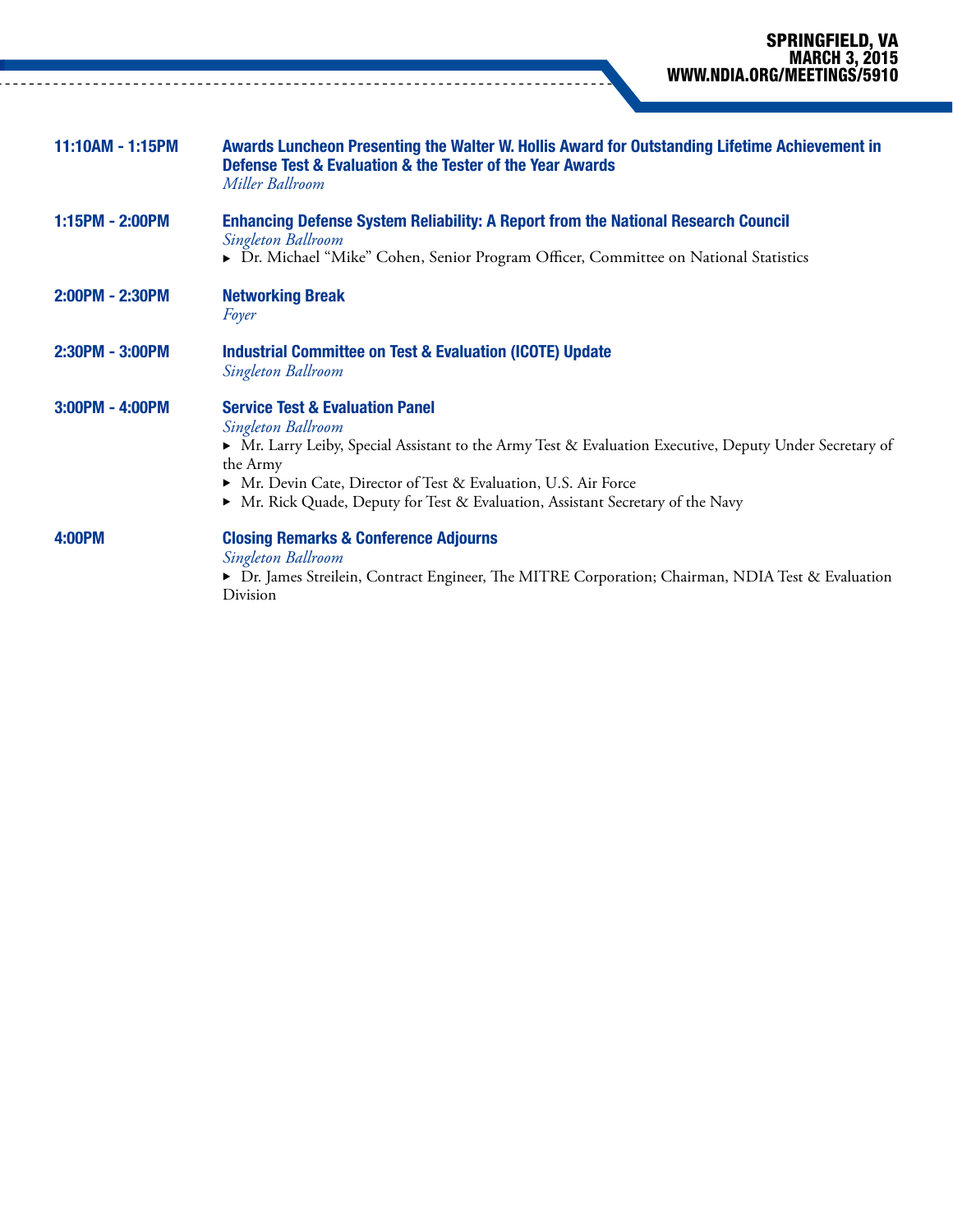

#### **ADVERTISING**

Advertise in *National Defense* magazine and increase your organization's exposure. *National Defense* will be distributed to Attendees of this Conference as well as other NDIA events. For more information, contact Mr. Dino Pignotti, VP Advertising, at (703) 247-2541 or dpignotti@ ndia.org.

#### PROCEEDINGS

Proceedings will be available on the web through the Defense Technical Information Center (DTIC) two weeks after the Conference. All registered Attendees will receive an email notification once the proceedings are available.

#### **SURVEY**

A survey will be e-mailed to you after the Conference. We would appreciate your time in completing the survey to help make our event even more successful in the future.

# WALTER W. HOLLIS AWARD *for Lifetime Achievement in Test & Evaluation is presented to* MR. CHARLES "PETE" ADOLPH

Mr. Charles E. "Pete" Adolph was born in Akron, Ohio on December 3, 1935. He graduated from Saint Mary High School in Akron, received a Bachelor of Science degree in Aeronautical Engineering from Saint Louis University in 1956 and was commissioned in the Air Force. His later education included a Master of Science (M.S.) in Aeronautical and Astronautical Engineering from the University of Michigan in 1964, and another M.S. in Systems Management from the University of Southern California in 1970. During 1973-1974, he was a Sloan Fellow at the Stanford University Graduate School of Business.

Mr. Adolph began his engineering career in 1956 in San Diego with the Convair Division of General Dynamics Corporation. He worked for Convair at Edwards Air Force Base, California on the F-102 and F-106 flight test programs. In 1958, he was assigned as a Second Lieutenant in test engineering at the Air Force Flight Test Center (AFFTC) at Edwards. In 1960, Mr. Adolph accepted a civil service appointment at Edwards where, during the next quarter century, he held a wide variety of engineering and systems acquisition management positions in AFFTC. He was a Project Engineer and Senior Project Engineer in the Flight Test Engineering Division from 1960 to 1964, the Chief of Fighter Projects in the Performance and Flying Qualities Branch from 1964 to 1974, the Assistant Chief of the Systems Engineering Branch from 1974 to 1977, the Project Manager of the Flight Test Mission Control Complex from 1977 to 1979, the Chief of the Development Division from 1979 to 1982, and the Technical Director of the 6520th Test Group from 1982 to 1985. He became the Technical Director of the AFFTC-its senior civilian position-in 1985. While at Edwards, he was involved in the planning and execution of numerous combined tests (developmental/operational), including the F-15 and F-16 fighters and the air launched cruise missile, as well as the testing of prototype programs, including the lightweight fighter (YF-16 and YF-17), close air support attack aircraft (A-9 and A-10), and advanced medium short takeoff and landing transport (YC-14 and YC- 15). Mr. Adolph also was the Project Manager for the development and integration of the Flight Test Mission Control Center and was responsible for managing the acquisition of new test support equipment for Edwards and its ranges. Special assignments while at Edwards included serving as the Air Force Project Officer for the preparation of MIL-S-86391A (USAF), "Stall/Post-stall/Spin Flight Test Demonstration Requirements for Airplanes," 1970 to 1973, AFFTC Executive Committee Member, Range Commander's Council, 1982 to 1985, Chairman of the Flight Test Techniques Group of the NATO Advisory Group on Aerospace Research and Development, 1985 to 1987, and Engineering Supervisor for classified project activities, 1967 to 1973.

In August 1987, Mr. Adolph was selected as the Deputy Director, Defense Research and Engineering, Test & Evaluation (T&E) in the Office of the Secretary of Defense (OSD), where he was responsible for Department of Defense-wide oversight and policy for developmental T&E. The Secretary of Defense designated Mr. Adolph to perform the duties of Director of Operational Test & Evaluation from July to November 1989 and the duties of Director of Defense Research and Engineering from May to December 1991. He also chaired a congressionally mandated Federal Advisory Commission on the consolidation and conversion of Defense Research and Defense Laboratories and was architect of a plan to reduce duplication of T&E facilities throughout the Department of Defense (DoD).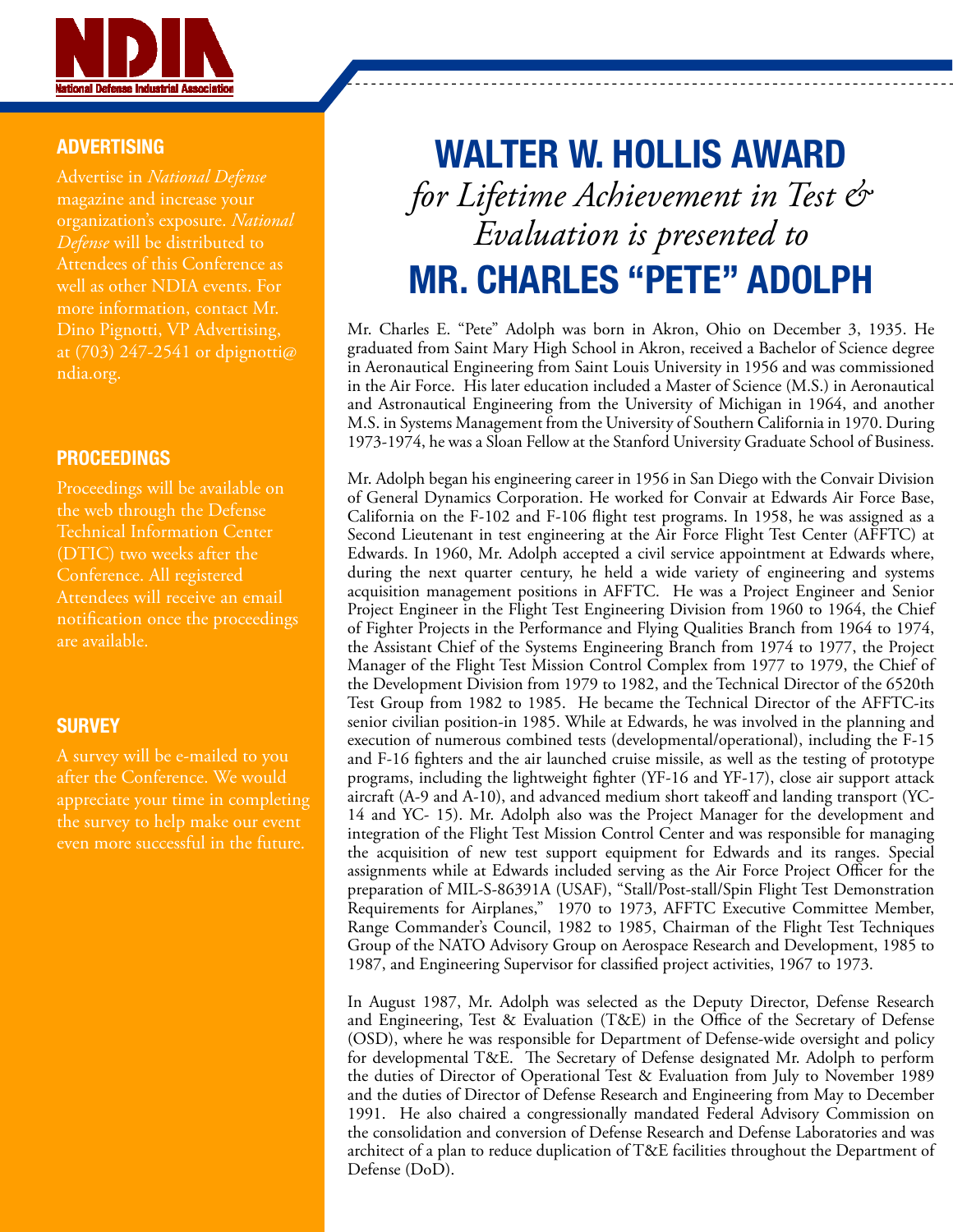## TESTER OF THE YEAR AWARDS

*for outstanding achievement in Test & Evaluation in 2014*

The Tester of the Year Awards are presented to outstanding individuals in the field of Test & Evaluation for acknowledgment of their accomplishments as a Civilian Tester, Military Tester, or a Contractor Tester. Each Tester of the Year was nominated by their organization and selected by the Office of the Secretary of Defense or one of the Military Service Test & Evaluation Departments in light of their achievements.

#### **Congratulations to all who are being awarded on the merit of their 2014 accomplishments**

#### OFFICE OF THE SECRETARY OF DEFENSE

- Military: Capt Jered Smith, USAF
- $\triangleright$  Civilian: Mr. James G. Zibas
- $\blacktriangleright$  Contractor: Dr. Lisa Veitch

#### UNITED STATES AIR FORCE

- Military: MSgt Daniel A. Drennen, USAF
- ▶ Civilian: Mr. Joshua A. Hartman
- Contractor: Mr. Mark E. Houston

#### UNITED STATES MARINE CORPS

- Military: Maj Ho K. Lee, USMC
- ▶ Civilian: Mr. Stephen F. Husser
- $\triangleright$  Contractor: Mr. Marshall N. Wimberly

#### UNITED STATES NAVY

- Military: CDR Keith G. Manning, USN
- $\blacktriangleright$  Civilian: Ms. Anastasia Dimitriu
- $\triangleright$  Contractor: Mr. Michael Magrogan

#### UNITED STATES ARMY

- Military: MAJ Steve Power, USA
- $\triangleright$  Civilian: Mr. Isaac Rodriguez
- $\triangleright$  Contractor: Mr. Joseph Lee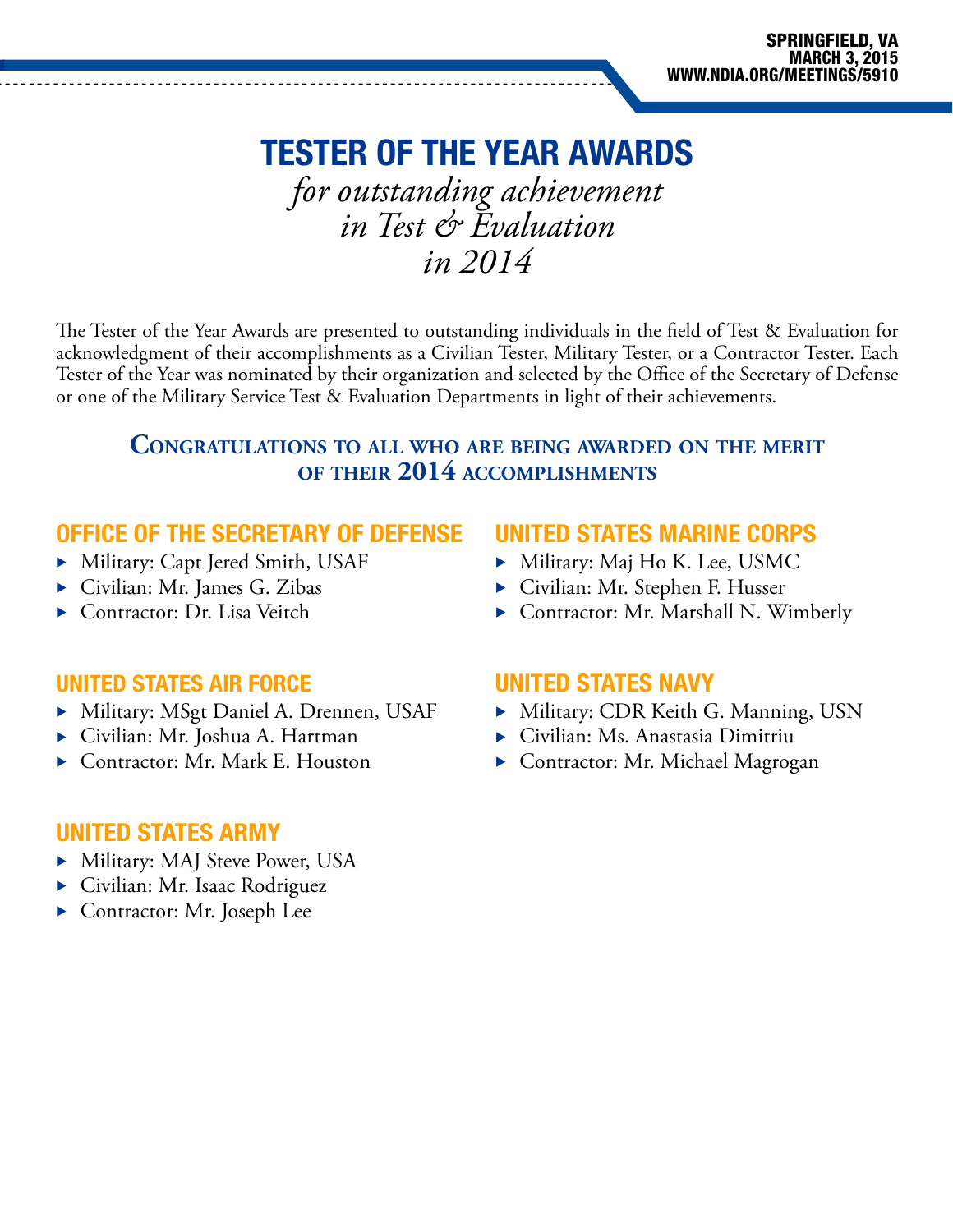

# THANK YOU TO OUR SPONSORS & DISPLAYERS!GOLD SPONSOR **LOCKHEED**

Lockheed Martin is a global security and aerospace company principally engaged in the research, design, development, manufacture, integration and sustainment of advanced technology systems, products and services. Headquartered in Bethesda, Maryland, Lockheed Martin employs approximately 115,000 people worldwide. Lockheed Martin is led by Marillyn A. Hewson, Chairman, President and Chief Executive Officer.

Lockheed Martin also provides a broad range of management, engineering, technical, scientific, logistic and information services. We serve both domestic and international customers with products and services that have defense, civil and commercial applications, with our principal customers being agencies of the U.S. Government. In 2013, 82% of our \$45.4 billion in net sales were from the U.S. Government, either as a prime contractor or as a subcontractor (including 61% from the Department of Defense), 17% were from international customers (including foreign military sales contracted through the U.S. Government), and 1% were from U.S. commercial and other customers. Our main areas of focus are in defense, space, intelligence, homeland security and information technology, including cyber security.

Lockheed Martin operates in five business segments: Aeronautics, Information Systems & Global Solutions (IS&GS), Missiles and Fire Control (MFC), Mission Systems and Training (MST), and Space Systems. We organize our business segments based on the nature of the products and services offered.



Boeing is the world's largest aerospace company and the leading manufacturer of commercial jetliners and military aircraft combined. Additionally, Boeing designs and manufactures rotorcraft, electronic and defense systems, missiles, satellites, launch vehicles and advanced information and communication systems. As a major service provider to NASA, Boeing is the prime contractor for the International Space Station. The company also provides numerous military and commercial airline support services. Boeing provides products and support services to customers in 150 countries and is one of the largest U.S. exporters in terms of sales.

Headquartered in Chicago, Boeing employs more than 165,000 people across the United States and in more than 65 countries. This represents one of the most diverse, talented and innovative workforces anywhere. Our enterprise also leverages the talents of hundreds of thousands more skilled people working for Boeing suppliers worldwide.